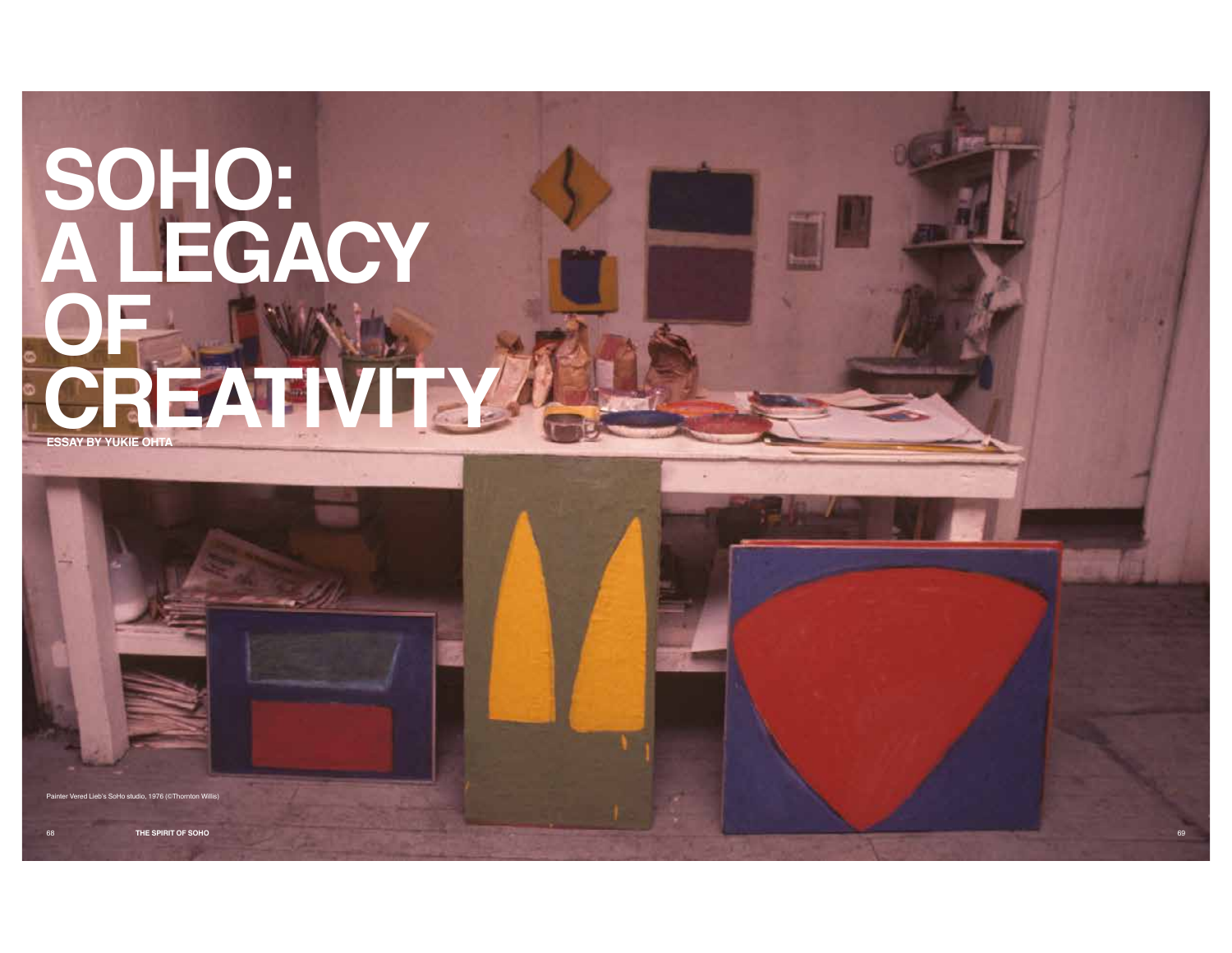

Look up at the majestic cast iron facades that line SoHo's streets and you see optimism in their ornate cornices that reach toward the sky and beyond. SoHo's legacy of creativity, born in this built environment, is infused with that same far-reaching optimism. Without it, SoHo as we know it today would not exist. It is what draws people here, compels many to return, and has led others to stay and put down roots. As time passes, few can still trace this magic to its source, but a look back at SoHo's storied past provides clues.



(Landmarks Preservation Comm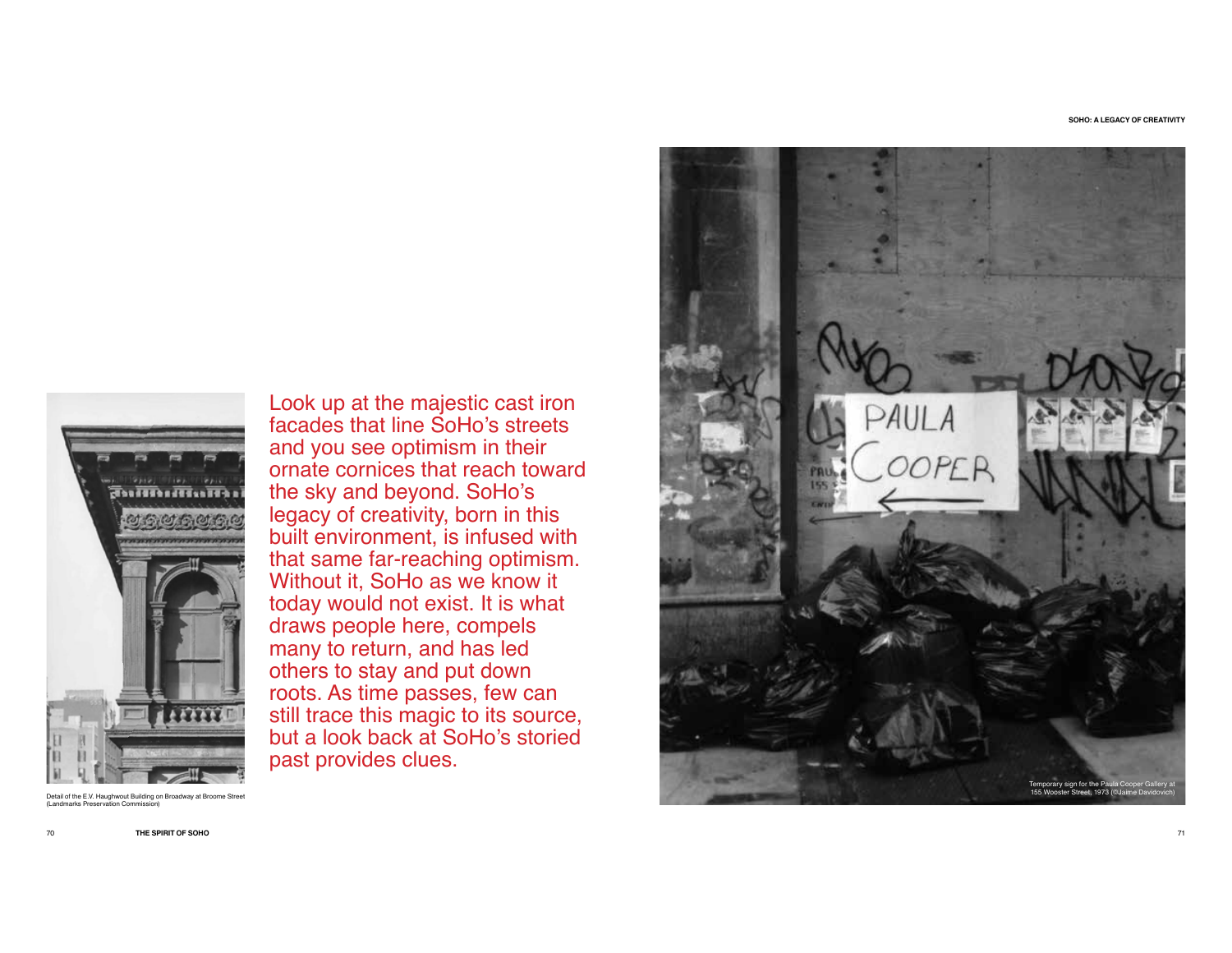**SOHO: A LEGACY OF CREATIVITY**



When the City began paving Broadway north of Canal Street in 1775, it iumpstarted development in the area that is now called SoHo and, by the 1820s, it became an opulent shopping and entertainment district for well-to-do New Yorkers. Stores such as Tiffany & Co. and Lord & Taylor shared the neighborhood with grand hotels such as the St. Nicholas, which, in its heyday, was New York's preeminent hotel. By mid-century, bordellos began popping up on side streets, and SoHo was at once a fashionable shopping district and a red light district. After the Civil War. New York's com-

Niblo's Garden, a dining and entertainment complex on Broadway at Prince Street, c. 1890

mercial and entertainment centers began moving further uptown, and by the late-1800s, the private homes, shops, hotels and brothels would be replaced by factories and showrooms housed in the cast iron buildings that have come to define SoHo's architectural landscape.

SoHo is also known as the Cast-Iron Historic District, so designated by the New York City Landmarks Preservation Commission. An American invention, cast iron facades were not only less expensive to produce than stone or brick, but also much faster, as they were made in molds rather than carved by hand, and affixed to the face of buildings. Because iron is pliable, ornate window frames could be designed, while the strength of the iron also allowed for enlarged windows that let floods of light into buildings as well as high ceilings in vast spaces with only columns necessary for support.

Natural light and open spaces were essential for the manufacturing that defined SoHo for the next fifty years, until advances in mass-production rendered the verticality of SoHo's buildings inefficient and outdated, and factories began leaving the cramped confines of New York City. It was also these same elements of SoHo's built environment that compelled artists looking for studio space, beginning in the 1950s, to inhabit these emptied industrial spaces that had fallen into disrepair, foregoing basic amenities such as heat, hot water, or even a lease. Artists slept on mattresses on the floor that were easy to stash and put blackout curtains over their windows so that, after dark, building inspectors would not suspect that anyone was living in these buildings without certificates of occupancy.

A fear of eviction at a moment's notice pervaded the existence of SoHo's resident artists until a confluence of events transformed this desolate area into a vibrant artist community whose mythical image still looms large in the public imagination. In the early 1960s, City Planning Commissioner Robert Moses was poised to build the Lower Manhattan Expressway (LOMEX) through SoHo to connect the Hudson and East Rivers. Property owners, unsure of the fate of their buildings, were hesitant to renovate their properties and instead rented spaces under-the-table at prices artists could afford. Once they had established their live-work spaces, artists fought for their right to remain, and in the end, due largely to citizen



The St. Nicholas Hotel on Broadway and Spring Street was at one time New York City's most opulent hotel, c. 1860



**Right** 

Left A craftsman restores piano in a SoHo workshop, 1974 (©Allan Tannenba

Cella's Chocolate Covered Cherries factory in SoHo, \$OODQ7DQQHQEDXP



72 **THE SPIRIT OF SOHO** 73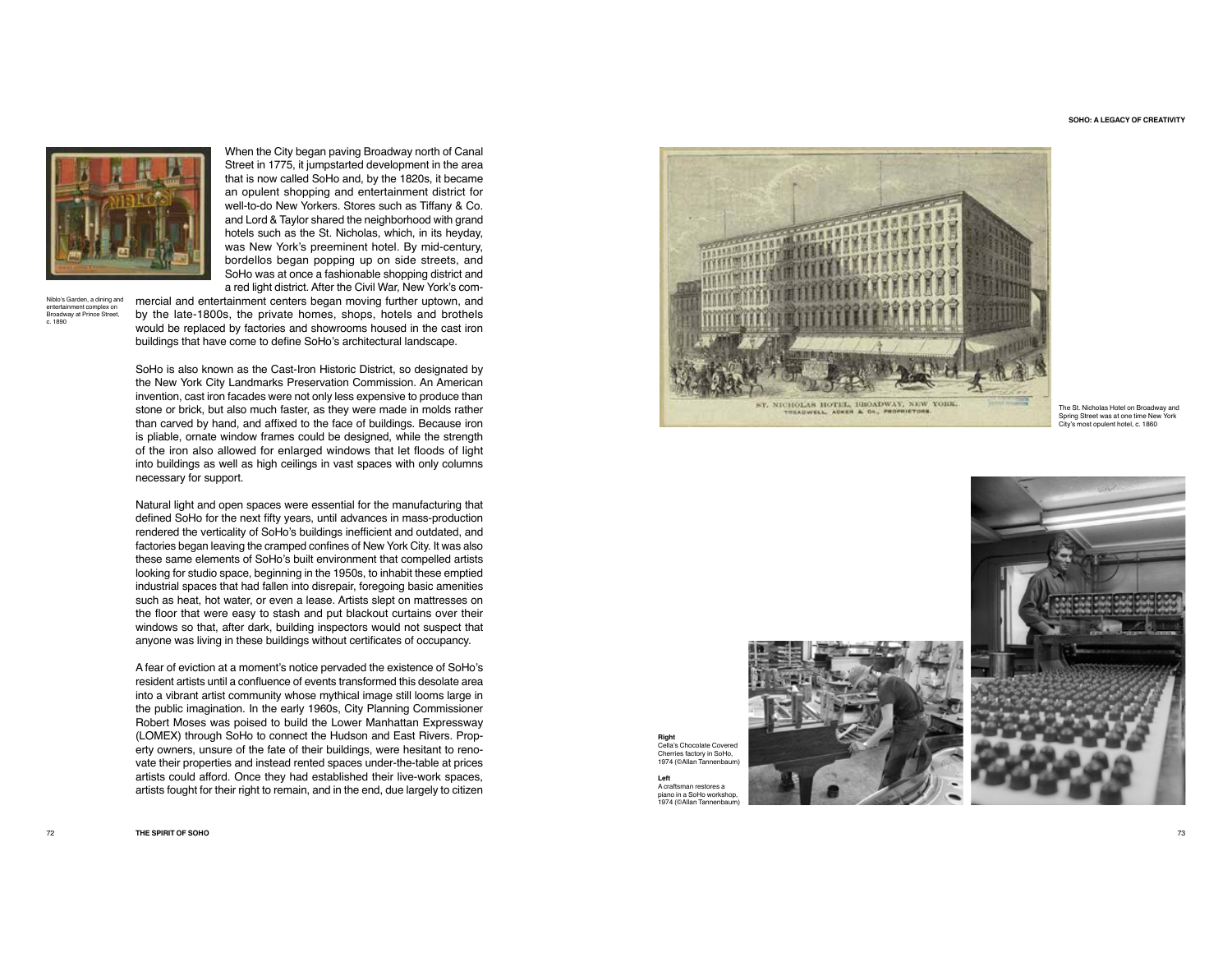## **SOHO: A LEGACY OF CREATIVITY**



Artists renovating a Broome Street loft,<br>1963 (©Louis Dienes)

**SOHO BECAME A TIGHT-KNIT COMMUNITY WHERE EVERYONE KNEW ONE ANOTHER AND WAS UNITED BEHIND A COMMON PURPOSE: TO MAKE ART. —YUKIE OHTA**

activism that included many SoHo artists, the LOMEX plan was defeated and the expressway was never built. Around the same time, a group of developers recommended a large part of what is now SoHo be cleared for development, but a report sponsored by the New York City Planning Commission titled "The South Houston Industrial Area," found that SoHo was still an important industrial incubator and provided essential jobs to low-income workers and workers of color. Due to this report, the buildings of South Houston (later shortened to SoHo) remained intact.

For a short while, no one seemed to notice that artists had taken over this once-derelict area. But when non-artists looking for investment opportunities began noticing the profit potential of lofts, artists, who until then had chosen to remain anonymous and hidden, came together to form the SoHo Artists Association (SAA), an advocacy group that, in 1971, secured the legalization of loft dwellings for artists by demonstrating that art and artists are an invaluable asset to the city's cultural and economic life. Then. in 1973, at the end of a years-long battle, the SAA, along with allies in the City government, secured historic district designation for the area, ensuring the architecture of SoHo would never be jeopardized again.

After a decade of uncertainty and artist activism that began with illegal living and ended with legalized live-work lofts for artists and historic district status, there was a brief moment in time in the early 1970s when SoHo became a tight-knit community where everyone knew one another and was united behind a common purpose: to make art. Many of SoHo's pioneering artists look back at this time as a magical moment when artists no longer had to hide behind blackout curtains, but were not yet faced with rising rents and housing insecurity.

Once artists began moving to SoHo in numbers, art galleries followed. In 1968, Paula Cooper opened the first SoHo art gallery on Prince Street. At first, this was viewed as a misquided move, but soon after, SoHo, and especially West Broadway, became the art hub of New York as galleries began popping up all over the neighborhood. Gallerists came down from 57th Street, long the stronghold of elite New York art galleries, to be close to their artists and to rent the expansive and inexpensive industrial spaces they pioneered. For the first time ever, a large portion of the New York artist and gallery communities occupied the same neighborhood.

The building at 420 West Broadway, called the Gallery Building, or simply "420," was considered the epicenter of the flourishing downtown art scene. Some of the now-world-famous artists who showed their work in this building include Sol LeWitt, Dan Flavin, and Robert Rauschenberg. By 1985, when the Tony Shafrazi Gallery mounted its legendary Warhol-Basquiat show, SoHo entered a new phase in its history, where superstar artists and gallerists hobnobbed with their wealthy clientele.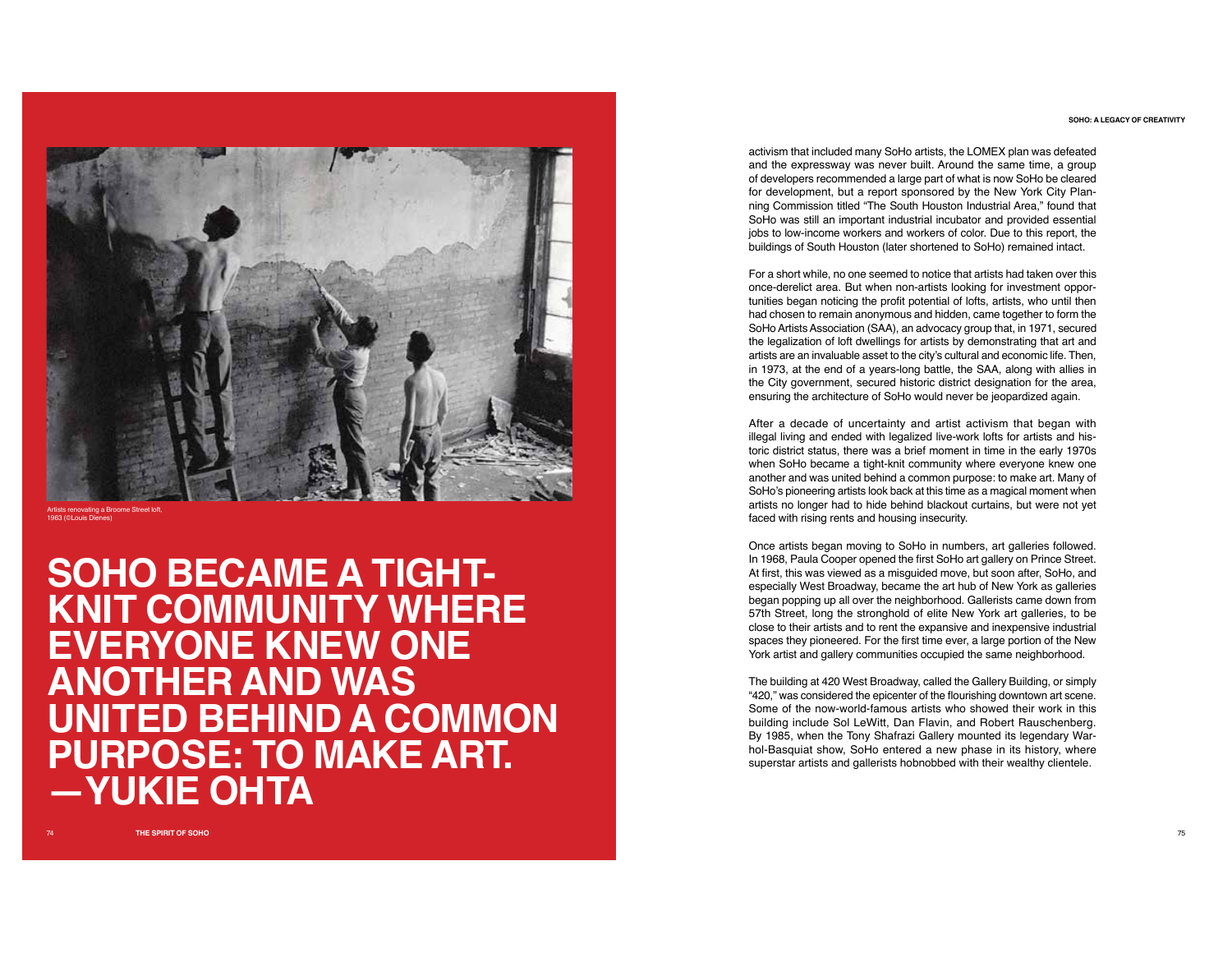## **SOHO: A LEGACY OF CREATIVITY**



**Top**<br>Frank Owen's SoHo studio,<br>1975 (©Thornton Willis) **Bottom**<br>Douglas Dunn's dance studio<br>on Broadway, 1982<br>(©Peter Moore)





Thornton Willis in the SoHo studio of<br>John Seer, 1975 (©Thornton Willis)